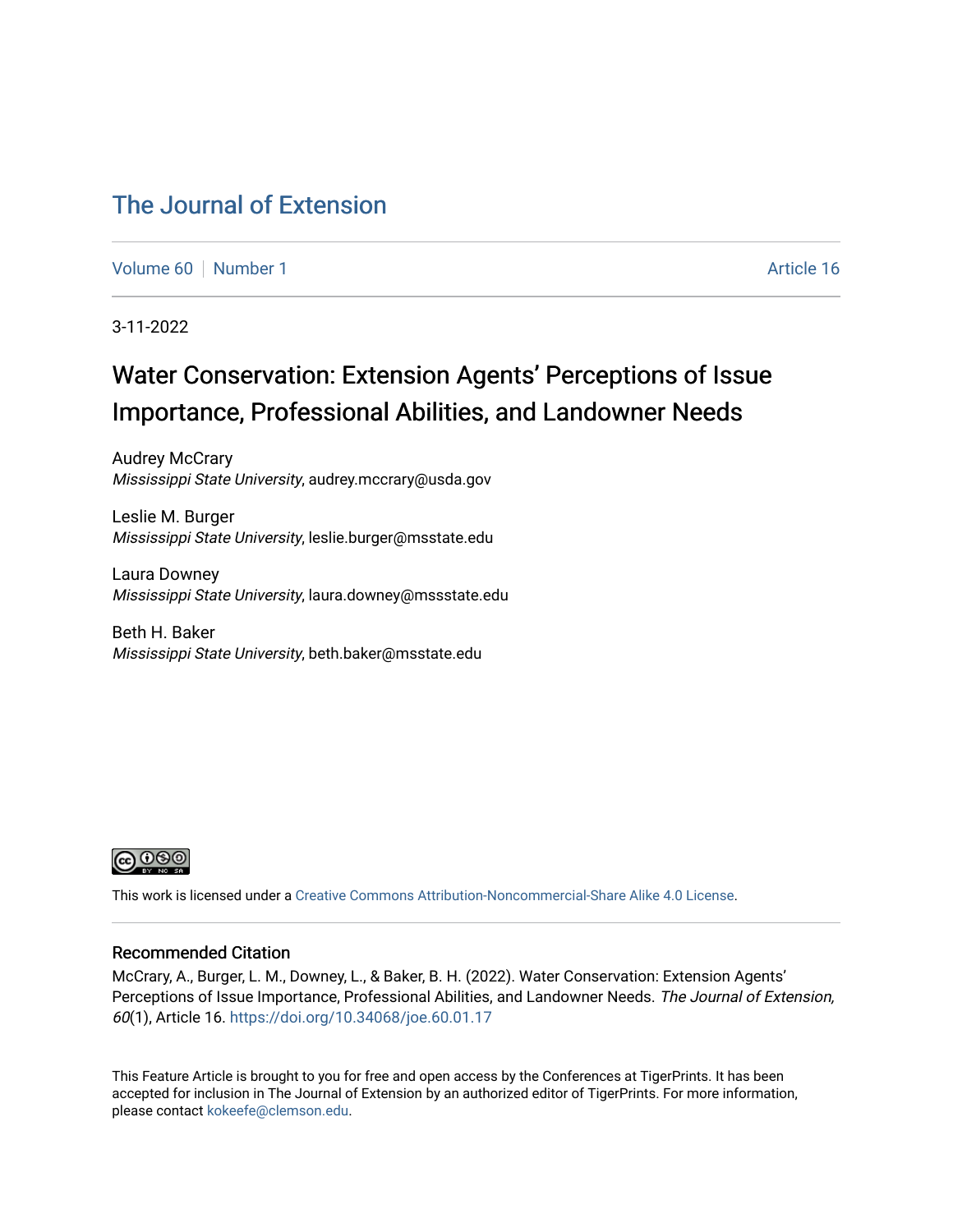# Water Conservation: Extension Agents' Perceptions of Issue Importance, Professional Abilities, and Landowner Needs

# Cover Page Footnote

This project was supported by funds from the Mississippi Agriculture and Forestry Experiment Station and the Mississippi Department of Environmental Quality.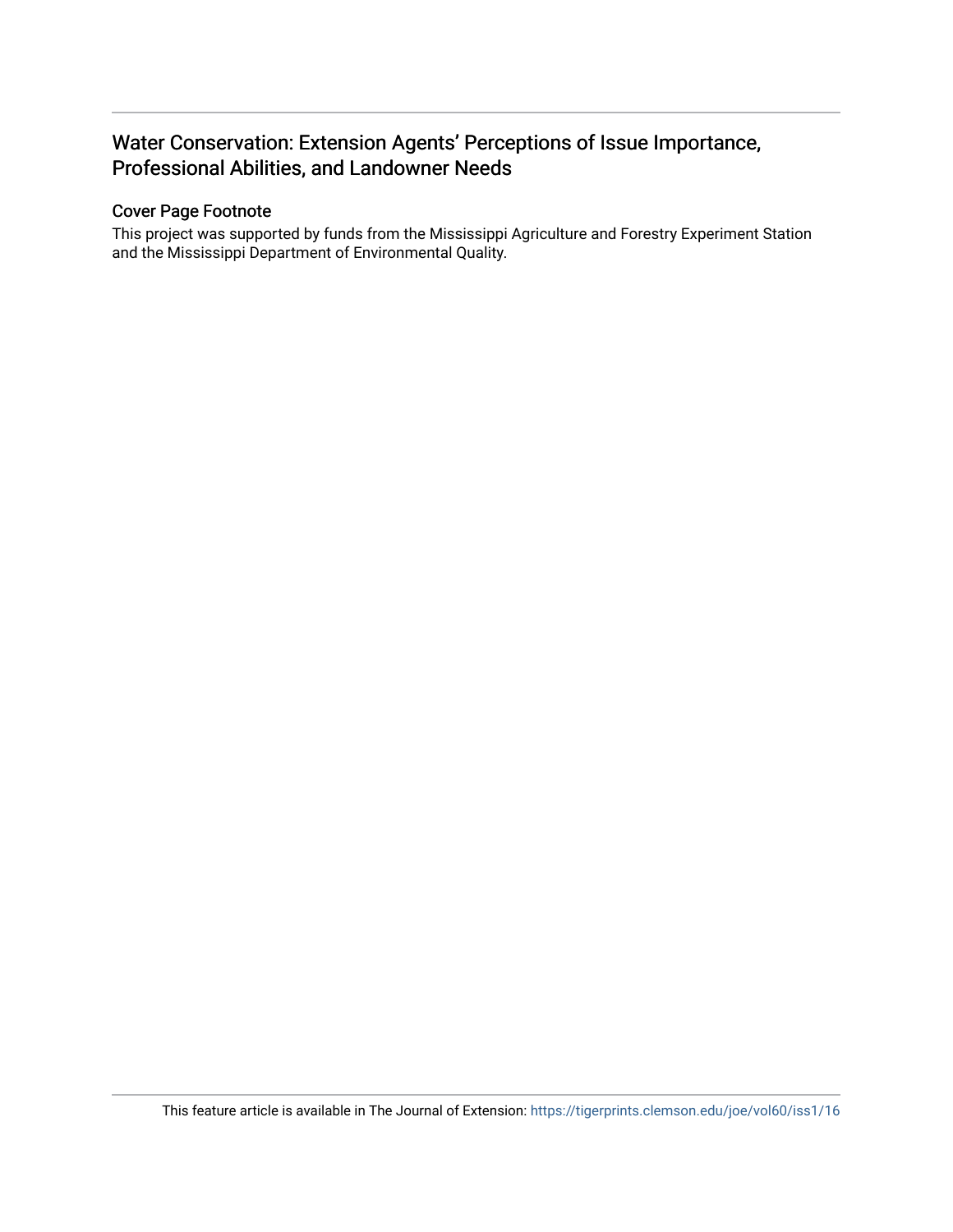# **Water Conservation: Extension Agents' Perceptions of Issue Importance, Professional Abilities, and Landowner Needs**

AUDREY MCCRARY<sup>1</sup>, LESLIE M. BURGER<sup>1</sup>, LAURA DOWNEY<sup>1</sup>, AND BETH H. BAKER<sup>1</sup>

AUTHORS: 1Mississippi State University.

**Abstract**. The Extension Service is one of many agencies charged with increasing awareness and knowledge of research-based agricultural conservation practices. A regional survey of Extension agents with agriculture and natural resources responsibilities was conducted to assess the need for in-service training on 11 water resource conservation topics. The highest priority training needs were for topics related to complex interactions and drivers of agricultural water pollution. This article highlights the implications of these results and offers broader perspective on bringing the Borich model of needs assessment into the agricultural and natural resources realm of subject matter expertise.

## INTRODUCTION

Water quality impairment in surface water streams and rivers in the southeastern United States is a major concern for federal and state natural resource agencies (U.S. Environmental Protection Agency [USEPA], 2019; United States Geological Survey [USGS], 2010). A variety of contaminants can impair stream function, but the three leading pollutants of concern in U.S. rivers and streams are sediment, nutrients, and pathogens (USEPA, 2019). Excessive pollutants degrade ecosystem resources and threaten the health of human and wildlife populations (Hooda et al., 2000; Jordan et al., 2016). These pollutants are common byproducts of agricultural activities on the landscape that enter surface waters through runoff after rain events or irrigation.

Broad scale awareness of water quality issues and implementation of water conservation practices are needed to effectively address regional water quality impairments caused by agricultural activities. Baumgart-Getz et al. (2012) found that awareness and knowledge of conservation practices and programs, rather than the general environmental effects of agriculture, are significant factors in determining conservation practice adoption by farmers. Some studies have recommended that Extension increase efforts to provide accurate and relevant research-based information to agriculture and natural resources (ANR) agents to increase the capacity of the organization and impact water conservation (Baumgart-Getz et al., 2012; Harder et al., 2010; Prokopy et al., 2015; Scheer et al., 2011; Smith et al., 2011).

Extension education is considered a valuable and trustworthy source of agricultural information by farmers (Prokopy et al., 2015; Samy et al., 2003). However, a survey of landowners found that Extension was used infrequently, especially in comparison to other private consulting resources (Prokopy et al., 2015). This discrepancy may be caused by a gap in Extension's perception of stakeholder needs and actual information needs (Prokopy et al., 2015; Wright & Shindler, 2001). One method of narrowing the gap between perceived and actual needs of stakeholders is to perform needs assessments of the educators, or ANR agents, and the clientele, or agricultural producers (Fraenkel & Wallen, 2009).

Competency can be defined as individual or organizational capability developed by increasing awareness, knowledge, and skills, thereby increasing the quality of performance of job duties (Athey & Orth, 1999; Harder, 2015; Harder et al., 2010). Previous studies have proposed prioritized lists of state Extension units' core competencies (Benge et al., 2011; Harder, 2015; Layfield & Dobbins, 2002; Scheer et al., 2011). Extension agents with ANR responsibilities must develop competency in relevant ANR subject areas and have access to up-to-date information from Extension specialists to best meet stakeholder needs (Prokopy et al., 2015). However, Extension agent competencies may vary with clientele demand, training choices, and regional priorities, thus necessitating intermittent needs assessments of both agents and stakeholders to ensure effective communication of relevant topics with clientele (Bailey et al., 2014).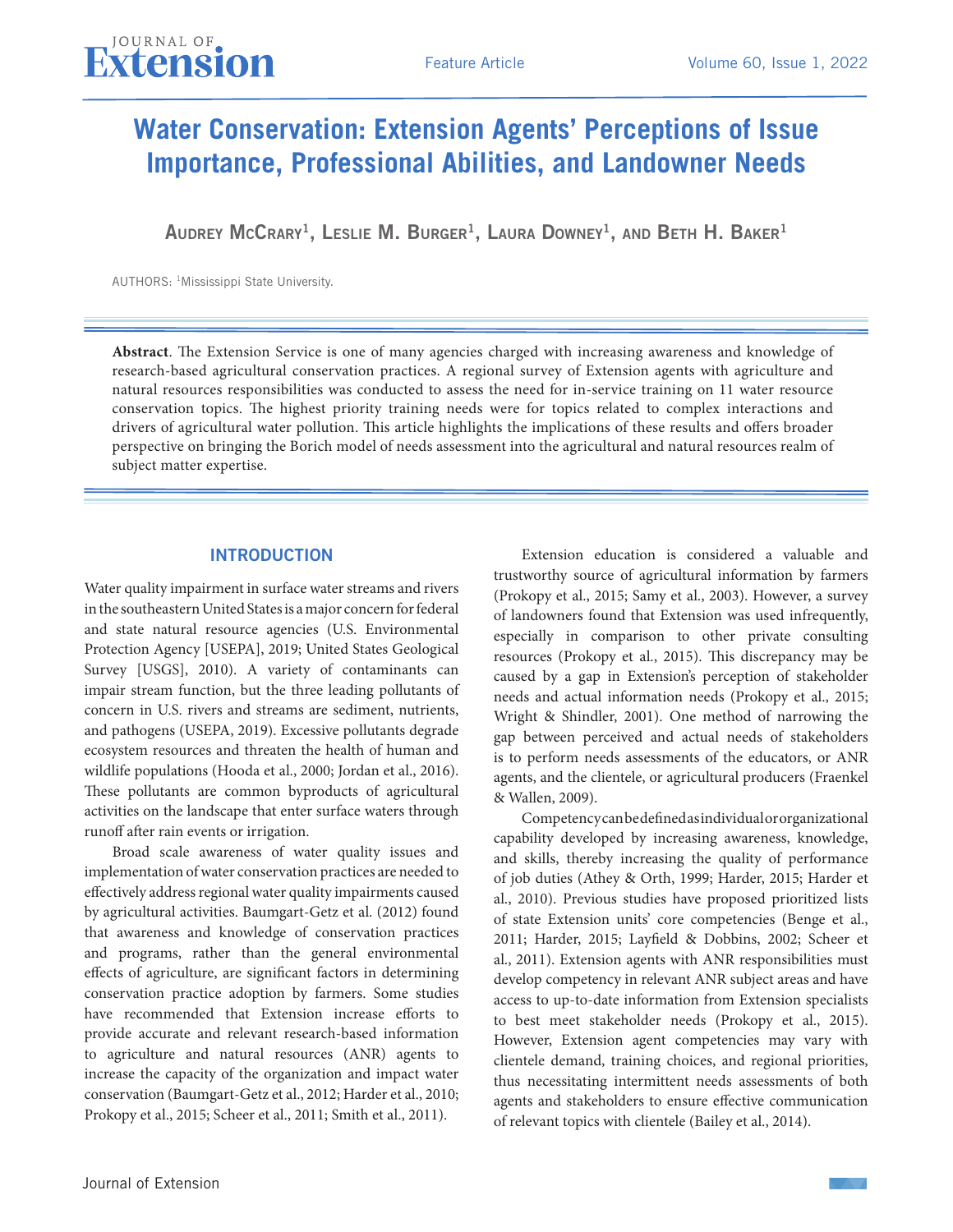Determining the training needs of ANR agents is a critical step in understanding existing gaps in conservation outreach programs. The Borich model is utilized frequently by state Extension administrations and other researchers to identify professional development needs for Extension agents and agricultural educators (Harder & Wingenbach, 2008; Layfield & Dobbins, 2002; Waters & Haskell, 1989). McClure et al. (2012) used this approach to compare competency levels and training needs of 4-H and ANR Extension agents in Georgia. Our goal for this study was to identify and prioritize training needs of southeastern U.S. Extension agents in topics related to water resource conservation through a Borich model needs assessment. The topics presented in the survey of agents were modified to reflect common land management issues affecting water resources on agricultural lands. The objectives of this study were to:

- 1. Assess competencies of southeastern ANR Extension agents in topics related to water resource conservation.
- 2. Determine training needs of southeastern ANR Extension agents based upon self-reported competencies in water resource conservation.

### **METHODS**

The target population for our study was all county Extension agents with ANR responsibilities in the southeastern U.S., delineated by member states in the Association of Southern Region Extension Directors (ASRED): Alabama, Arkansas, Florida, Georgia, Kentucky, Louisiana, Mississippi, North Carolina, Oklahoma, South Carolina, Tennessee, Texas, and Virginia. We selected these states for their regional continuity, similarity in agricultural backgrounds and water resource concerns, and access through ASRED.

We designed a 14-item, web-based survey to assess ANR agents' water resources conservation competencies and training needs (see appendix). Three additional questions (Q9, Q13, and Q14) were presented when appropriate. Potential competency areas were derived from Alibaygi et al. (2008) and cross-referenced with current water-related land management concerns outlined by the U.S. Department of Agriculture Natural Resource Conservation Service (NRCS, 2019). The list of land management competency topics was reviewed and approved by agricultural water resources specialists to establish face validity.

Survey questions regarding agents' areas of responsibility were used to remove respondents without substantive ANR assignments and to determine individuals' geographic scope of influence. Agents were also asked to provide information on their educational background, age, experience level, and gender. Additional Likert-type questions were included to determine the perceived frequency of landowner requests for each land management topic and to contribute to the interpretation of the agent competency assessment via the Borich needs assessment model framework.

The survey instrument was revised for distribution to the target population after incorporating feedback from a pilot study of ANR agents ( $n = 10$ ). Agents who completed the pilot survey were excluded from the final survey dataset. We followed Tailored Design Method guidelines, including the use of incentives (a gift card drawing) and distribution by authoritative figures (state Extension directors sent out the survey internally) to maximize response rates (Dillman et al., 2014). The completed survey protocol was distributed online through Qualtrics. Data collection closed after four weeks. No reminders to complete the survey were issued to limit the burden of distribution for state Extension directors.

Cronbach's alpha coefficients were calculated for the Borich's model questions pertaining to land management topic importance and ability (Alibaygi & Zarafshani, 2008; Harder & Wingenbach, 2008). Resulting scores for topic importance and ability questions were 0.87 and 0.88, respectively. Scores closer to 1 indicate strong reliability (Taber, 2018). Therefore, we interpreted these scores to indicate satisfactory survey reliability and delineation of land management topics.

We used SPSS 26.0 and Program R to analyze the final dataset. Descriptive statistics were used to determine mean topic importance and agent teaching ability ratings for each land management competency topic. The Borich (1980) formula for mean weighted discrepancy scores (MWDS) was used to calculate and subsequently rank overall training needs for the 11 land management topics (Alibaygi & Zarafshani, 2008; Borich, 1980; Harder & Wingenbach, 2008). Borich (1980) MWDS values can be negative or positive and are based on the ratio of perceived importance to perceived ability: a higher, positive MWDS value indicates greater training need because perceived importance ratings exceed self-reported ability ratings, whereas a negative score indicates "overtraining" or that the overall ability ratings exceed the perceived importance of the topic.

#### RESULTS

A total of 246 agents from seven states participated in the survey: Alabama (n = 23), Arkansas (n = 75), Kentucky (n = 38), Mississippi (n = 29), Oklahoma (n = 27), South Carolina,  $(n = 43)$  and Virginia  $(n = 9)$ . Data from two participants were removed for not meeting ANR agent criteria (>10% ANR related responsibilities), resulting in 244 respondents. State Extension administrations who distributed the surveys did not disclose the number of agents given access to the survey; therefore, a survey response rate cannot be determined.

Most respondents were male (68.4%), had more than 10 years of Extension experience (51.4%), and reported a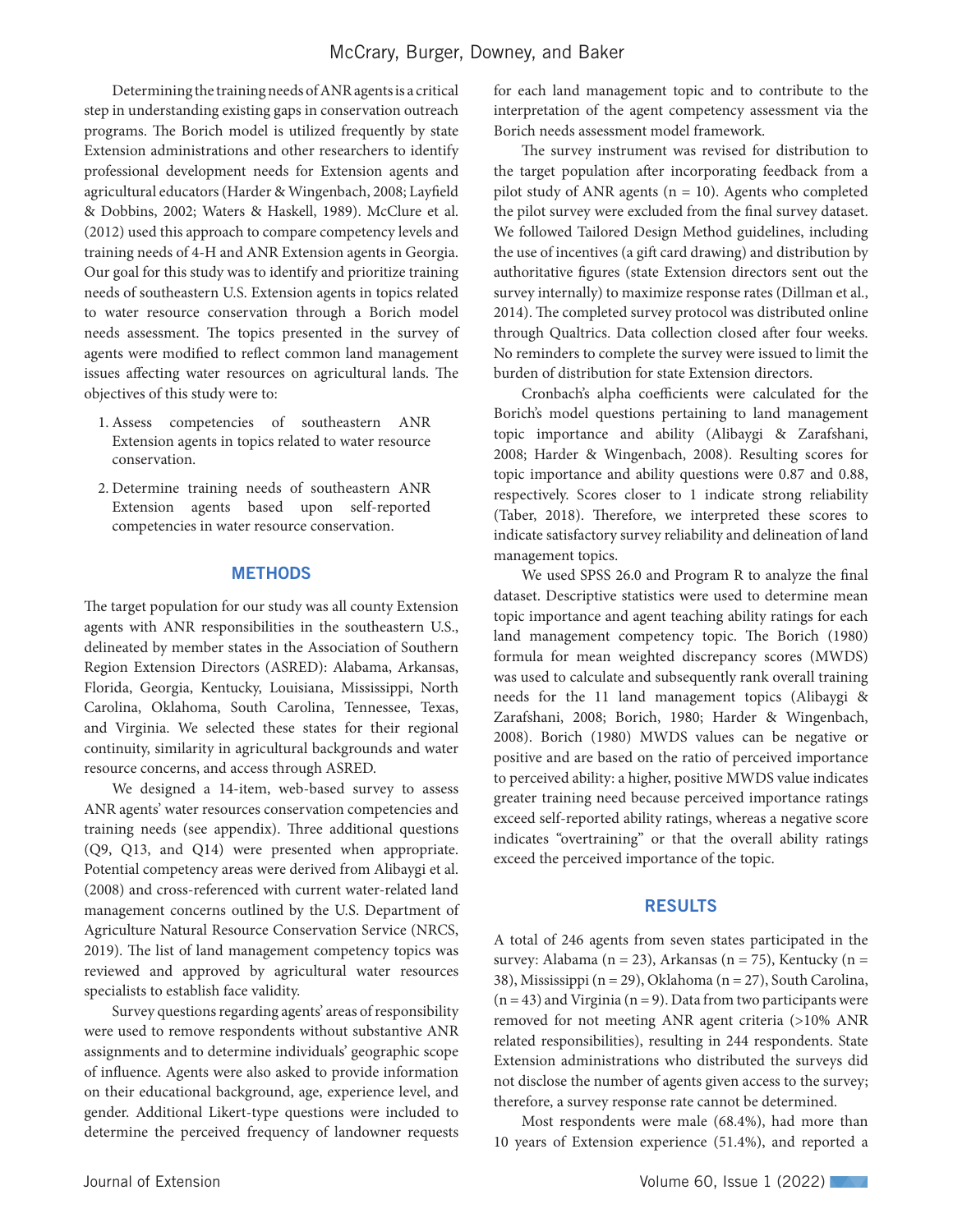master's degree as their highest formal education level (66%). Age of respondents was nearly evenly distributed among the categories of 25–34 years (22.6%), 35–44 years (26.5%), 45– 54 years (27.4%), and 55–64 years (18.3%) old. The majority (76.6%) of respondents described themselves as responsible for Extension activities at the county level. Demographic results categorized by state are presented in Table 1.

Ratings of agents' mean perceived importance and teaching ability for each land management competency topic is presented in Table 2. Topics rated as most important to agents were "fertilizer application" ( $M = 4.3$ , SD = 0.67), "nutrient management" ( $M = 4.2$ ,  $SD = 0.68$ ), "water quality in streams or ponds"  $(M = 4.1, SD = 0.87)$ , "water conservation"  $(M = 4.1, SD = 0.87)$ , and "soil erosion"  $(M = 4.2, SD = 0.78)$ . The land management topic "reducing the use of fertilizer" was given the lowest importance rating. Agents rated their abilities highest for explaining "fertilizer application" (M = 3.9,  $SD = 0.97$ ) and "nutrient management" ( $M = 3.5$ , SD = 0.90). The lowest ability ratings were given to "pathogen pollution in waterways" ( $M = 2.5$ , SD = 1.08), "water quality in streams or ponds" ( $M = 3.0$ ,  $SD = 1.06$ ), and "soil loss in agricultural fields" ( $M = 3.1$ ,  $SD = 1.04$ ).

Landowner expressed needs (LEN) within the 11 land management topic areas are also presented in Table 2. The LEN score is a mean value reflecting the frequency of landowner requests for information within each competency topic, as perceived by the surveyed ANR agents. Agents reported that landowners seek information most often about "fertilizer

| Table 1. Demographic Characteristics of Survey Respondents by State |  |  |  |  |
|---------------------------------------------------------------------|--|--|--|--|
|---------------------------------------------------------------------|--|--|--|--|

|                           |      | AL   |      | <b>AR</b> |                                       | KY   |      | <b>MS</b> |      | OK   |      | <b>SC</b> |      | <b>VA</b> |
|---------------------------|------|------|------|-----------|---------------------------------------|------|------|-----------|------|------|------|-----------|------|-----------|
| <b>Attribute</b>          | $\%$ | (n)  | $\%$ | (n)       | $\%$                                  | (n)  | $\%$ | (n)       | $\%$ | (n)  | $\%$ | (n)       | $\%$ | (n)       |
| Male                      | 60.9 | (14) | 77.3 | (58)      | 63.2                                  | (24) | 69.0 | (20)      | 70.4 | (19) | 62.8 | (27)      | 55.6 | (5)       |
| Female                    | 34.8 | (8)  | 17.3 | (13)      | 28.9                                  | (11) | 20.7 | (6)       | 25.9 | (7)  | 34.9 | (15)      | 44.4 | (4)       |
| No answer                 | 4.3  | (1)  | 5.3  | (4)       | 7.9                                   | (3)  | 10.3 | (3)       | 3.7  | (1)  | 2.3  | (1)       | 0.0  | (0)       |
| Age (years)               |      |      |      |           |                                       |      |      |           |      |      |      |           |      |           |
| <25                       | 0.0  | (0)  | 0.0  | (0)       | 0.0                                   | (0)  | 8.3  | (2)       | 0.0  | (0)  | 4.8  | (2)       | 0.0  | (0)       |
| $25 - 34$                 | 15.0 | (3)  | 21.6 | (16)      | 28.6                                  | (10) | 8.3  | (2)       | 19.2 | (5)  | 33.3 | (14)      | 22.2 | (2)       |
| $35 - 44$                 | 30.0 | (6)  | 24.3 | (18)      | 20.0                                  | (7)  | 45.8 | (11)      | 15.4 | (4)  | 28.6 | (12)      | 33.3 | (3)       |
| $45 - 54$                 | 25.0 | (5)  | 32.4 | (24)      | 25.7                                  | (9)  | 25.0 | (6)       | 30.8 | (8)  | 16.7 | (7)       | 44.4 | (4)       |
| $55 - 64$                 | 25.0 | (5)  | 18.9 | (14)      | 22.9                                  | (8)  | 12.5 | (3)       | 26.9 | (7)  | 11.9 | (5)       | 0.0  | (0)       |
| $\geq 65$                 | 5.0  | (1)  | 2.7  | (2)       | 2.9                                   | (1)  | 0.0  | (0)       | 7.7  | (2)  | 4.8  | (2)       | 0.0  | (0)       |
| Time in Extension (years) |      |      |      |           |                                       |      |      |           |      |      |      |           |      |           |
| <1                        | 0.0  | (0)  | 8.0  | (6)       | 0.0                                   | (0)  | 3.6  | (1)       | 7.4  | (2)  | 11.6 | (5)       | 0.0  | (0)       |
| $1 - 2$                   | 4.3  | (1)  | 9.3  | (7)       | 5.3                                   | (2)  | 3.6  | (1)       | 11.1 | (3)  | 9.3  | (4)       | 0.0  | (0)       |
| $3 - 4$                   | 26.1 | (6)  | 17.3 | (13)      | 10.5                                  | (4)  | 7.1  | (2)       | 11.1 | (3)  | 16.3 | (7)       | 22.2 | (2)       |
| $5 - 6$                   | 17.4 | (4)  | 4.0  | (3)       | 18.4                                  | (7)  | 17.9 | (5)       | 14.8 | (4)  | 9.3  | (4)       | 11.2 | (1)       |
| $7 - 8$                   | 0.0  | (0)  | 5.3  | (4)       | 5.3                                   | (2)  | 3.6  | (1)       | 3.7  | (1)  | 11.6 | (5)       | 22.2 | (2)       |
| $9 - 10$                  | 4.3  | (1)  | 2.7  | (2)       | 5.3                                   | (2)  | 0.0  | (0)       | 3.7  | (1)  | 2.3  | (1)       | 22.2 | (2)       |
| >10                       | 47.8 | (1)  | 53.3 | (4)       | 55.3                                  | (21) | 64.3 | (18)      | 51.9 | (14) | 39.5 | (17)      | 44.4 | (4)       |
|                           |      |      |      |           | <b>Highest educational attainment</b> |      |      |           |      |      |      |           |      |           |
| <b>BS</b>                 | 0.0  | (0)  | 14.7 | (11)      | 10.5                                  | (4)  | 3.4  | (1)       | 22.2 | (6)  | 30.2 | (13)      | 0.0  | (0)       |
| Some graduate<br>study    | 4.3  | (1)  | 16.0 | (12)      | 13.2                                  | (5)  | 13.8 | (4)       | 11.1 | (3)  | 4.7  | (2)       | 11.1 | (1)       |
| <b>MS</b>                 | 65.2 | (15) | 66.7 | (50)      | 73.7                                  | (28) | 62.1 | (18)      | 66.7 | (18) | 55.8 | (24)      | 88.9 | (8)       |
| PhD                       | 21.7 | (5)  | 1.3  | (1)       | 0.0                                   | (0)  | 17.2 | (5)       | 0.0  | (0)  | 9.3  | (4)       | 0.0  | (0)       |
| Other                     | 8.7  | (2)  | 1.3  | (1)       | 2.6                                   | (1)  | 3.4  | (1)       | 0.0  | (0)  | 0.0  | (0)       | 0.0  | (0)       |
|                           |      |      |      |           | Geographic scope of responsibility    |      |      |           |      |      |      |           |      |           |
| County                    | 26.1 | (6)  | 96.0 | (72)      | 100.0                                 | (38) | 96.6 | (28)      | 74.1 | (20) | 39.5 | (17)      | 66.7 | (6)       |
| Regional                  | 52.2 | (12) | 1.3  | (1)       | 0.0                                   | (0)  | 3.4  | (1)       | 25.9 | (7)  | 37.2 | (16)      | 33.3 | (3)       |
| Statewide                 | 21.7 | (5)  | 2.7  | (2)       | 0.0                                   | (0)  | 0.0  | (0)       | 0.0  | (0)  | 23.3 | (10)      | 0.0  | (0)       |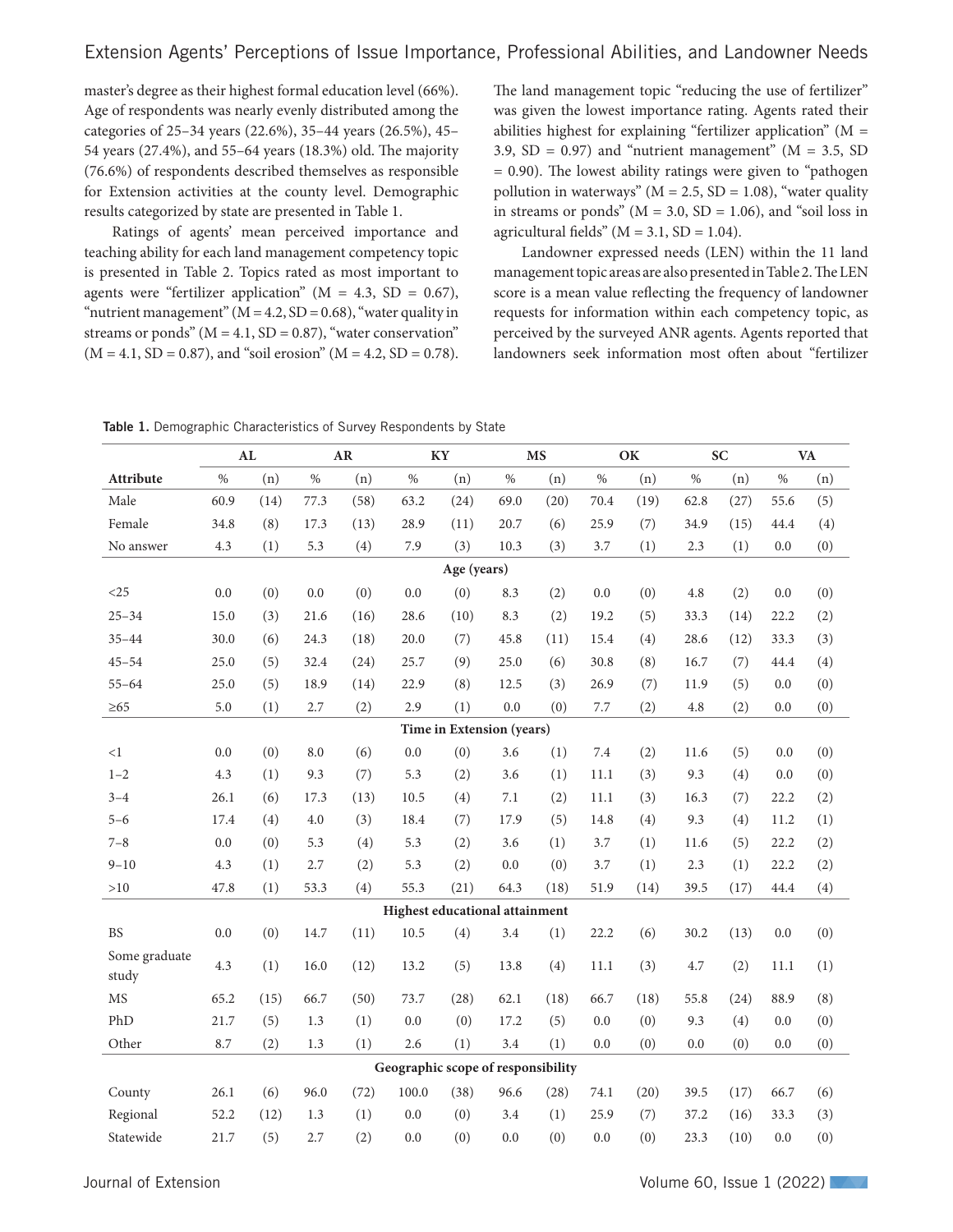## McCrary, Burger, Downey, and Baker

| Land management topic                  |     | MI(SD) |     | MA(SD) |     | LEN(SD) |
|----------------------------------------|-----|--------|-----|--------|-----|---------|
| Soil loss in agricultural fields       | 3.9 | (0.79) | 3.1 | (1.04) | 2.5 | (1.06)  |
| No-till or reduced tillage             | 3.7 | (0.79) | 3.2 | (1.08) | 2.9 | (1.30)  |
| Cover crops                            | 3.6 | (0.89) | 3.3 | (1.04) | 3.0 | (0.98)  |
| Fertilizer application                 | 4.3 | (0.67) | 3.8 | (0.97) | 4.0 | (0.95)  |
| Reducing use of fertilizer             | 3.5 | (0.99) | 3.3 | (1.02) | 3.0 | (0.99)  |
| Soil erosion                           | 4.1 | (0.78) | 3.4 | (0.94) | 2.9 | (0.88)  |
| Nutrient management                    | 4.2 | (0.68) | 3.5 | (0.90) | 3.6 | (1.08)  |
| Pathogen pollution in waterways        | 3.6 | (1.00) | 2.5 | (1.08) | 2.8 | (0.96)  |
| Reducing use of agricultural chemicals | 3.6 | (0.94) | 3.2 | (1.01) | 2.2 | (1.01)  |
| Water quality in streams or ponds      | 4.1 | (0.87) | 3.0 | (1.06) | 2.9 | (1.10)  |
| Water conservation                     | 4.4 | (0.87) | 3.2 | (0.99) | 3.1 | (1.02)  |
|                                        |     |        |     |        |     |         |

Table 2. Mean Topic Importance, Agent Ability, and Landowner Expressed Need

Table 3. Mean Weighted Discrepancy Scores

| Land management topic                  | AL  | AR  | KY  | <b>MS</b> | OK     | <b>SC</b> | VA     | <b>ALL</b> |
|----------------------------------------|-----|-----|-----|-----------|--------|-----------|--------|------------|
| Soil loss in agricultural fields       | 4.2 | 2.8 | 2.6 | 2.4       | 2.3    | 4.9       | $-0.4$ | 3.0        |
| No-till or reduced tillage             | 2.2 | 0.9 | 2.3 | 1.6       | 1.3    | 3.5       | 1.2    | 1.8        |
| Cover crops                            | 2.7 | 0.7 | 0.8 | 1.2       | $-0.8$ | 3.1       | 0.8    | 1.2        |
| Fertilizer application                 | 3.3 | 1.1 | 1.9 | 2.8       | 1.8    | 3.5       | 1.3    | 2.1        |
| Reducing use of fertilizer             | 1.6 | 0.1 | 0.7 | 0.9       | $-0.2$ | 2.0       | 0.0    | 0.7        |
| Soil erosion                           | 3.3 | 2.5 | 2.9 | 3.7       | 2.9    | 3.0       | 0.0    | 2.8        |
| Nutrient management                    | 3.1 | 2.0 | 2.7 | 3.0       | 3.5    | 3.3       | 2.7    | 2.7        |
| Pathogen pollution in waterways        | 6.0 | 3.1 | 3.8 | 4.4       | 2.0    | 4.3       | 1.2    | 3.6        |
| Reducing use of agricultural chemicals | 2.4 | 1.0 | 1.4 | 2.0       | 0.4    | 2.5       | 0.0    | 1.4        |
| Water quality in streams or ponds      | 6.6 | 3.8 | 3.7 | 4.8       | 2.9    | 5.1       | 3.3    | 4.2        |
| Water conservation                     | 5.3 | 3.3 | 2.4 | 4.6       | 3.2    | 3.9       | 1.6    | 3.5        |

*Note.* Numbers in bold indicate the three highest ranked land management topics (i.e., training needs) within each state.

application" (LEN =  $4.0$ ) and "nutrient management" (LEN = 3.6), and least often about "reducing the use of agricultural chemicals" (LEN  $= 2.2$ ). The LEN scores are presented for comparison to agents' perception of topic importance and their self-reported ability to address landowner needs within the topic area.

The mean weighted discrepancy scores (MWDS) for land management topics are presented by state in Table 3. The three highest MWDS values overall were for "water quality in streams or ponds" (MWDS = 4.2), "pathogen pollution in waterways" (MWDS = 3.6), and "water conservation" (MWDS = 3.5). The lowest MWDS value overall was for "reducing use of fertilizer" ( $MWDS = 0.7$ ). All states had the topic "water quality in streams or ponds" in their top three MWDS values.

#### **DISCUSSION**

ANR Extension agents who participated in this study rated their perceived importance of land management topics greater than their perceived ability to educate landowners in these topic areas, which signals an overall need for further professional development. Although all land management topics were related to water resource conservation, specific issues such as soil loss, pathogen pollution, nutrient management, and water conservation were ranked as the highest priority training needs. These topics are also ranked highly in national water resource protection efforts because of their potential to harm environmental and human health (Clary et al., 2016; Hooda et al., 2000; USEPA, 2019; Zaimes et al., 2009).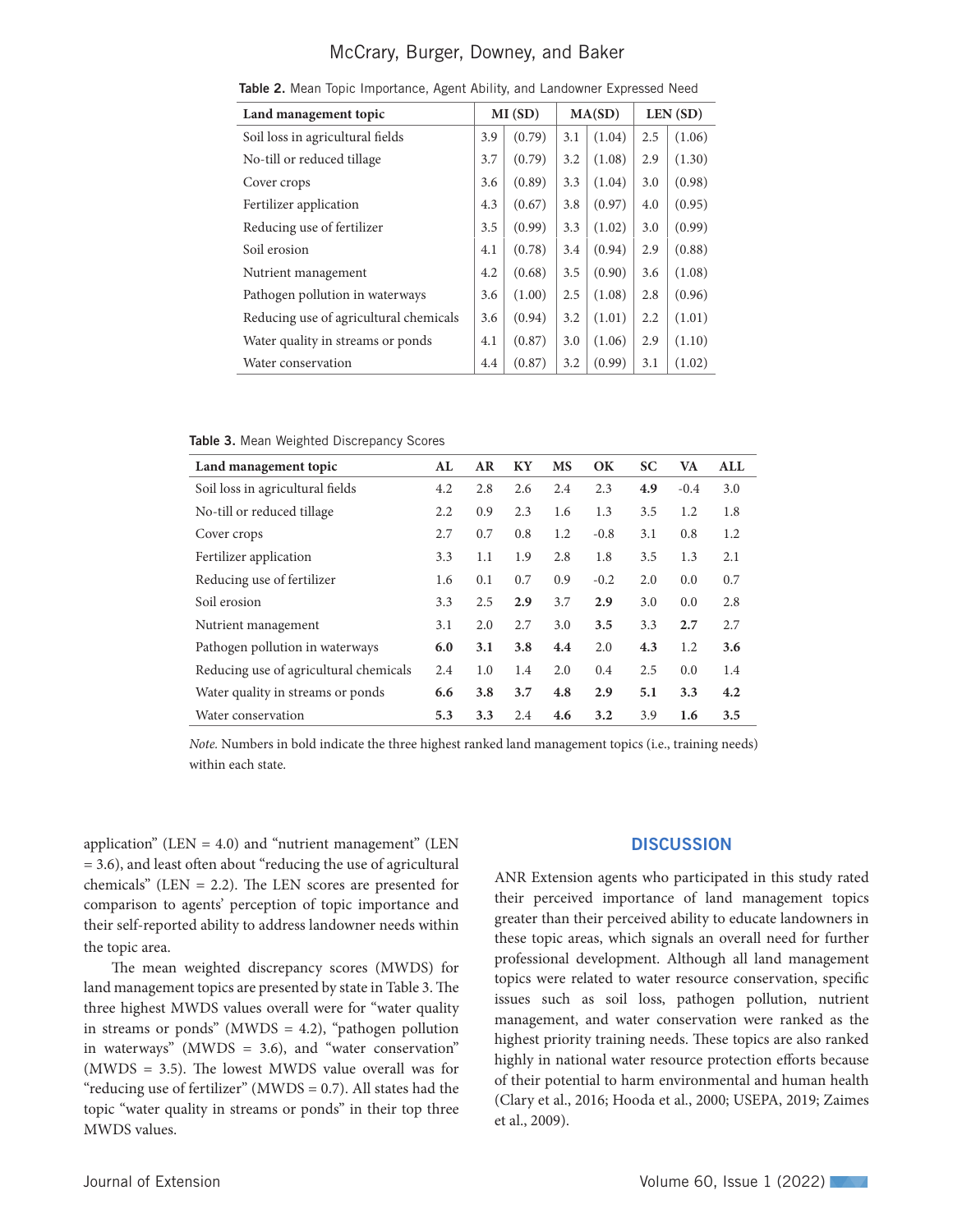Agricultural watersheds contribute significantly to water quality impairment issues such as sediment pollution (Evans et al., 2019). Conservation practices such as conservation tillage and cover crops can reduce erosion and runoff from fields, enhance fuel cost savings, reduce fertilizer input, and improve soil structure (Dabney et al., 2001; Kaye & Quemada, 2017; Shipitalo & Edwards, 1998; Snapp et al., 2005). In this study, land management topics related to sediment were split among source-related topics ("soil loss in agricultural fields" and "soil erosion") and conservation practices ("notill or reduced tillage" and "cover crops"). Surveyed agents indicated training on sources of sedimentation should be a higher priority than training on conservation practices. Given that agents reported landowners expressed nearly equal interest in all four sediment topics, it is unclear from our study whether landowner interest is driving the higher competency in conservation practices.

Fertilizer application, nutrient management, and fertilizer reduction are important components in managing nutrient pollution (Carpenter et al., 1998; USEPA, 2020). However, Extension agents in this survey did not appear to recognize the importance of reducing fertilizer use, and their reported ability ratings were lower in this topic than those related to fertilizer application and nutrient management. This suggests there may be a disconnect in their understanding of the inter-relationship of these three land use practices and water resource conservation. These topics together describe common sources of nutrient pollution in watersheds; therefore, training in each of these topics would be beneficial for outreach regarding nutrient reduction strategies.

Pathogen pollution, a more prevalent issue in watersheds with animal agriculture, is also a significant concern because of its potential health risk to humans, wildlife, and livestock. Associated with nutrient pollution from animal waste, it can be exacerbated by sediment losses in pastures, making it difficult to isolate from these other two pollutants (Ferguson et al., 1996; Fraser et al., 1998; Weidhaas et al., 2018). Pathogen pollution was one of the highest priority training needs for surveyed agents, second only to overall water quality in streams and ponds. The complementary relationship between pathogen, nutrient, and sediment pollution requires integrated pollution management strategies. Prioritizing training efforts on pathogen pollution should not happen in isolation but rather in conjunction with other high priority nutrient and sediment pollution topics, such as nutrient management, soil loss in agricultural fields, and soil erosion.

Bailey et al. (2014) found agents perceive client questions as a main motivation for seeking information on a topic. Topics of fertilizer application and nutrient management both received high ratings of importance and above average ability by agents. When paired with the expressed landowner need, which was also high for these topics, competency ratings by agents may be explained by higher preparedness because of

frequently answering landowner questions on these topics. In contrast, importance and ability ratings for nutrient reduction strategies were low while landowners' expressed needs were high. This inverse relationship may indicate a gap between agent perceptions—which may be influenced by subjective preferences—and objective evaluations of landowner needs.

### **CONCLUSIONS**

Time, budgetary limitations, administrative demands, and educational needs are major challenges to Extension agent performance (Bailey et al., 2014; Brian et al., 2009; Harder & Wingenbach, 2008; McCann, 2007; McClure et al., 2012). Therefore, training needs must be prioritized to maintain Extension's capacity in the face of systematic challenges. Needs assessments such as the one we conducted provide a framework for prioritizing training needs to effectively use limited resources. Our findings suggest a path forward for effectively and efficiently developing Extension agent competencies in land management topics relevant to water resource conservation and improving Extension's service to stakeholders in this area (Boellstorff et al., 2013; Harder, 2015).

An advantage of using the Borich model is that it allows agents to objectively measure their own competency levels, rather than using subjective measurements by administrative personnel (Borich, 1980). Although this study addressed agents' perceptions of landowners' expressed needs, there is potential for these observations to be biased. Landowners may seek water resource conservation information from other sources because they perceive Extension to be relevant in only a specific range of topics (Prokopy et al., 2015). Further study of these issues through a landowner needs assessment would greatly enhance the interpretation of our study by providing context for landowner perceptions, conservation adoption motivations, and information needs to balance ANR agent training priorities.

Whereas other elements of Extension such as 4-H and family and consumer sciences commonly have established lists of required agent competencies, in the course of this research it became apparent that few states have created specific competency benchmarks for agents in the ANR field (Harder, 2015; Harder & Wingenbach, 2008). Competency benchmarks created for ANR agents by state Extension administrations could help identify areas where training is needed and serve as indicators for measuring progress in professional development. Specifically, professional development could include holding face-to-face or virtual in-service trainings or field days, moderating periodic webinars on topics of relevance, or hosting a statewide or regional conference that builds the capacity of Extension professionals as related to ANR in general and water resource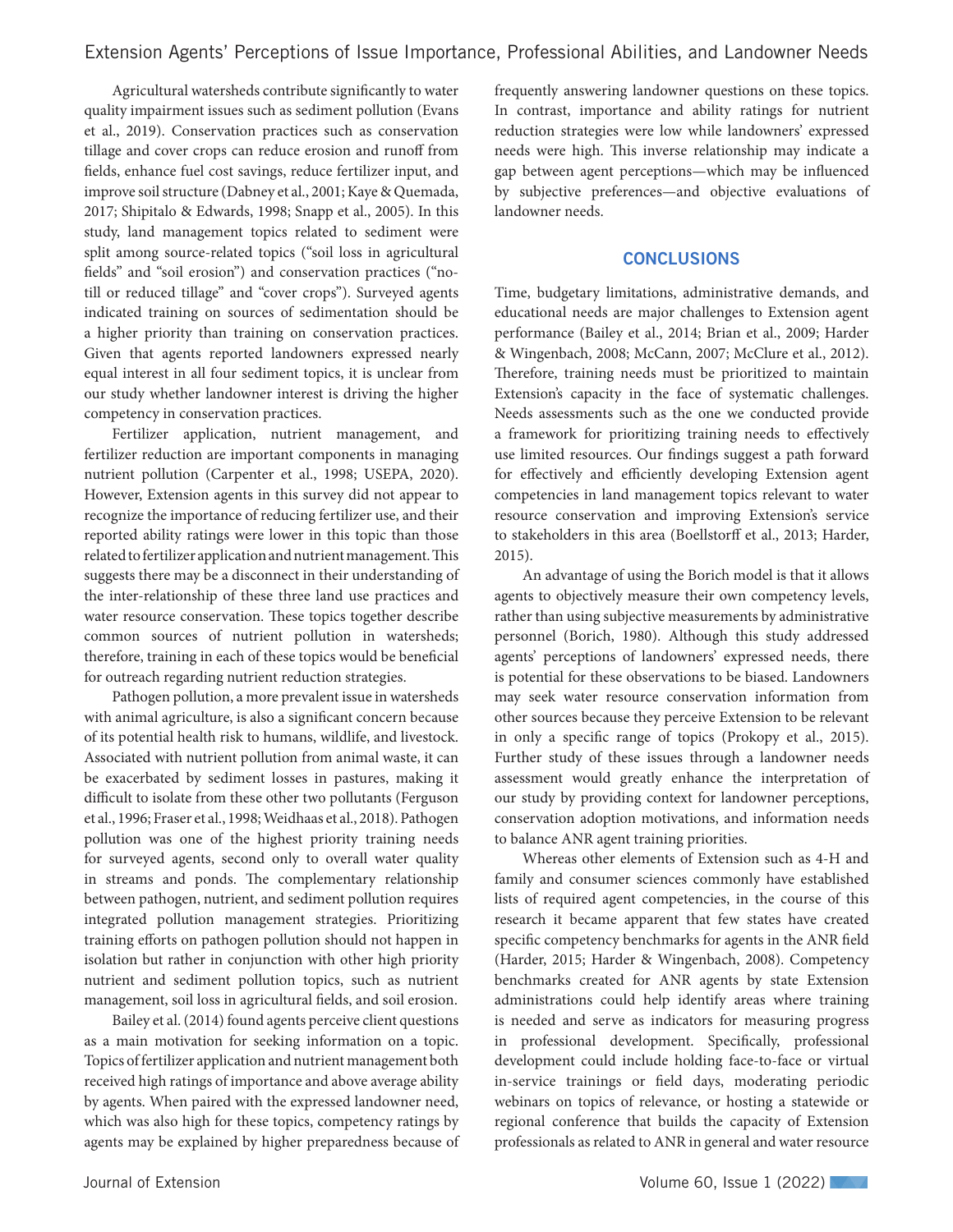conservation specifically. Additionally, these efforts could focus on orienting newly hired Extension professionals to relevant conservation and agricultural production issues and practices.

This study is pointedly different from other Borich model needs assessments of Extension agents in the United States because it addresses a natural resource concern rather than skills and duties that have been defined as soft by administrators. Specific areas where subject matter training can be implemented has been revealed. If addressed, Extension agents will be better prepared to deliver valuable information and guidance to agricultural producers and conservationists—a substantial portion of Extension's clientele. This approach could be adapted for other popular and relevant natural resource topics including pollinator habitat management, wildlife habitat management, protection of endangered species, and control of invasive species. However, a word of caution is necessary regarding these ecological topics, as this study exposed an issue that often confounds efforts in water conservation and natural resources in general: these topics are not easily delineated by state and county lines. In the case of water resources, it may be more appropriate to use watersheds to delineate administratively defined training goals and program evaluations. Similar ecological delineations must be considered if future studies of this nature are pursued in other regions and contexts.

## **REFERENCES**

- Alibaygi, A., & Zarafshani, K. (2008). Training needs of Iranian Extension agents about sustainability: The use of Borich's need assessment model. *African Journal of Agricultural Research*, *3*, 681–687.
- Athey, T. R., & Orth, M. S. (1999). Emerging competency methods for the future. *Human Resource Management*, *38*, 215–226.
- Bailey, N., Hill, A., & Arnold, S. (2014). Information-seeking practices of county Extension agents. *Journal of Extension*, *52*(3). https://archives.joe.org/joe/2014june/ rb1.php
- Baumgart-Getz, A., Prokopy, L. S., & Floress, K. (2012). Why farmers adopt best management practice in the United States: A meta-analysis of the adoption literature. *Journal of Environmental Management*, *96*, 17–25.
- Benge, M., Harder, A., & Carter, H. (2011). Necessary pre-entry competencies as perceived by Florida Extension agents. *Journal of Extension*, *49*(5). https://archives. joe.org/joe/2011october/a2.php
- Boellstorff, D. E., Borisova, T., Smolen, M. D., Evans, J. M., Calabria, J., Adams, D. C., Sochacka, N.W., McFarland, M. L., & Mahler, R. L. (2013). Audience preferences for water resource information from Extension and other sources. *Natural Science Education*, *42*, 123–130.
- Borich, G. D. (1980). A needs assessment model for conducting follow-up studies. *Journal of Teacher Education*, *31*, 39–42.
- Carpenter, S. R., Caraco, N. F., Correll, D. L., Howarth, R. W., Sharpley, A. N., & Smith, V. H. (1998). Nonpoint pollution of surface waters with phosphorus and nitrogen. *Ecological Applications*, *8*, 559–568.
- Clary, C. R., Redmon, L., Gentry, T., Wagner, K., & Lyons, R. (2016). Nonriparian shade as a water quality best management practice for grazing-lands: A case study. *Rangelands*, *38*, 129–137.
- Dabney, S. M., Delgado, J. A., & Reeves, D. W. (2001). Using winter cover crops to improve soil and water quality. *Communication in Soil Science and Plant Analysis*, *32*, 1221–1250.
- Dillman, D. A., Smyth, J. D., & Christian, L. M. (2014). *Internet, phone, mail, and mixed-mode surveys*. John Wiley & Sons, Inc.
- Evans, A. E., Mateo-Sagasta, J., Qadir, M., Boelee, E., & Ippolito, A. (2019). Agricultural water pollution: Key knowledge gaps and research needs. *Current Opinion in Environmental Sustainability*, *36*, 20–27.
- Ferguson, C. M., Coote, B. G., Ashbolt, N. J., & Stevenson, I. M. (1996). Relationships between indicators, pathogens, and water quality in an estuarine system. *Water Resources*, *30*, 2045–2054.
- Fraenkel, J. R., & Wallen, N. E. (2009). *How to design and evaluate research in education* (7th ed.). McGraw-Hill.
- Fraser, R. H., Barten, P. K., & Pinney, D. A. (1998). Predicting stream pathogen loading from livestock using a geographical information system-based delivery model. *Journal of Environmental Quality*, *27*, 935–945.
- Harder, A. (2015). *Priority competencies needed by UF/IFAS Extension county faculty* (UF/IFAS Extension Publication AEC574). UF/IFAS Department of Agricultural Education and Communication.
- Harder, A., & Wingenbach, G. J. (2008). Texas 4-H agents' perceptions of selected competencies in the 4-H professional research, knowledge, and competencies model. *Journal of Agricultural Education*, *49*, 64–74.
- Harder, A., Place, N. T., & Scheer, S. D. (2010). Towards a competency-based Extension education curriculum: A Delphi study. *Journal of Agricultural Education*, *51*, 44–52.
- Hooda, P. S., Edwards, A. C., Anderson, H. A., & Miller, A. (2000). A review of water quality concerns in livestock farming areas. *The Science of the Total Environment*, *250*, 143–167.
- Jordan, M. A., Casteneda, A. J., Smiley, P. C., Gillespie, R. B., Smith, D. R., & King, D. R. (2016). Influence of instream habitat and water chemistry on amphibians in channelized agricultural headwater streams. *Agriculture, Ecosystems, and Environment*, *230*, 87–97.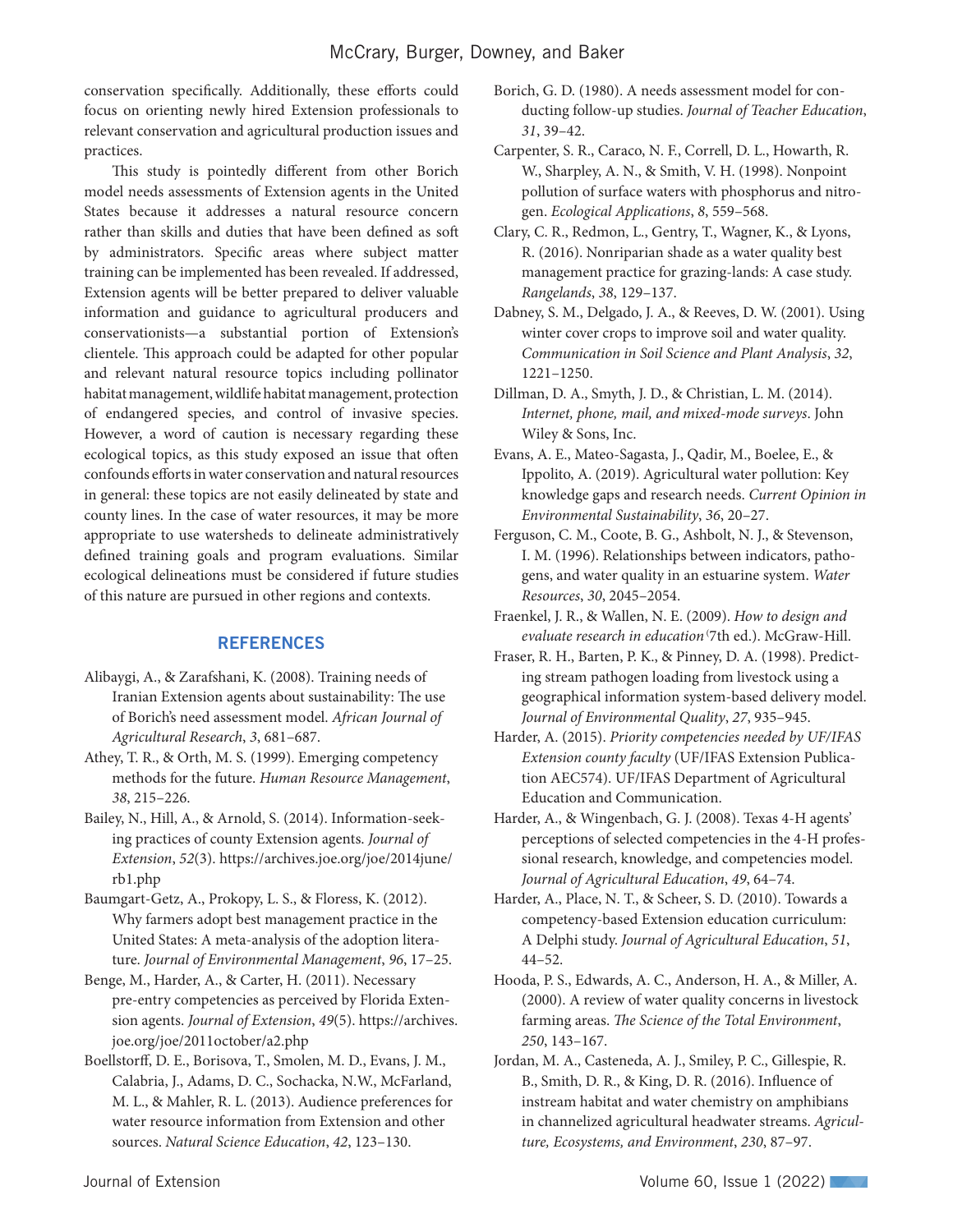Extension Agents' Perceptions of Issue Importance, Professional Abilities, and Landowner Needs

Kaye, J. P., & Quemada, M. (2017). Using cover crops to mitigate and adapt to climate change: A review. *Agronomy for Sustainable Development*, *37*, 4.

Layfield, K. D., & Dobbins, T. R. (2002). Inservice needs and perceived competencies of South Carolina agricultural educators. *Journal of Agricultural Education*, *43*, 46–55.

McCann, B. M. (2007). The effectiveness of Extension in-service training by distance: perception vs. reality. *Journal of Extension*, *45*(1)*.* https://archives.joe.org/ joe/2007february/a4.php

McClure, M. M., Fuhrman, N. E., & Morgan, A. C. (2012). Program evaluation competencies of Extension professionals: implications for continuing professional development. *Journal of Agricultural Education*, *53*, 85–97.

Natural Resource Conservation Service (2019). "FY 2019 Activity List for Participants." Natural Resource Conservation Service. https://www.nrcs.usda.gov/wps/ portal/nrcs/main/national/ programs/financial/csp/

Prokopy, L. S., Carlton, J. S., Arbuckle, J. G., Haigh, T., Lemos, M. C., Mase, A. S., & Power, R. (2015). Extension's role in disseminating information about climate change to agricultural stakeholders in the United States. *Climatic Change*, *130*, 261–272.

Samy, M. M., Swanson, B. E., & Sofranko, A. (2003). *Structural change in agriculture: Privatization of information and the role of Extension* [Conference presentation]. AIAEE 19th Annual Conference, Raleigh, North Carolina, United States.

Scheer, S. D., Cochran, G. R., Harder, A., & Place, N. T. (2011). Competency modeling in Extension education: Integrating an academic Extension education model with an Extension human resource management model. *Journal of Agricultural Education*, *52*, 64–74.

Shipitalo, M. J., & Edwards, W. M. (1998). Runoff and erosion control with conservation tillage and reducedinput practices on cropped watersheds. *Soil and Tillage Research*, *46*, 1–12.

Smith, S., Hoag, D., & Peel, K. (2011). Lessons from outstanding county agents. *Journal of Extension*, *49*(4). https://archives.joe.org/joe/2011august/a2.php

Snapp, S. S., Swinton, S. M., Labarta, R., Mutch, D., Black, J. R., Leep, R., Nyiraneza, J., & O'Neil, K. (2005). Evaluating cover crops for benefits, costs and performance within cropping system niches. *Agronomy Journal*, *97*, 322–332.

Taber, K. S. (2018). The use of Cronbach's alpha when developing and reporting research instruments in science education. *Research in Science Education*, *48*, 1273–1296.

United States Environmental Protection Agency (USEPA). (2019). [Pie graph of assessed rivers and streams]. *Region 4 summary water quality attainment in assessed rivers and streams*. United States Environmental

Protection Agency. https://ofmpub.epa.gov/waters10/ attains\_index.home

United States Environmental Protection Agency (USEPA). (2020). *Report on the Environment: Nitrogen and Phosphorus in Agricultural Streams*. United States Environmental Protection Agency. https://cfpub.epa.gov/roe/ indicator.cfm?i=31

United States Geological Survey (USGS). (2010). *Trends in water quality in the Southeastern United States, 1973- 2005*. U. S. Geological Survey Scientific Investigations Report 2009–5268.

Waters, R. G., & Haskell, L. J. (1989). Identifying staff development needs of cooperative Extension faculty using a modified Borich needs assessment model. *Journal of Agricultural Education*, *30*, 26–32.

Weidhaas, J., Anderson, A., & Jamal, R. (2018). Elucidating waterborne pathogen presence and aiding source apportionment in an impaired system. *Applied and Environmental Microbiology*, *84*, 1–13.

Wright, A. S., & Shindler, B. (2001). Role of information sources in watershed management. *Fisheries*, *26*, 16–23.

Zaimes, G. N., Schultz, R. C., & Tufekcioglu, M. (2009). Gully and stream bank erosion in three pastures with different management in southeast Iowa. *Journal of the Iowa Academy of Science*, 116.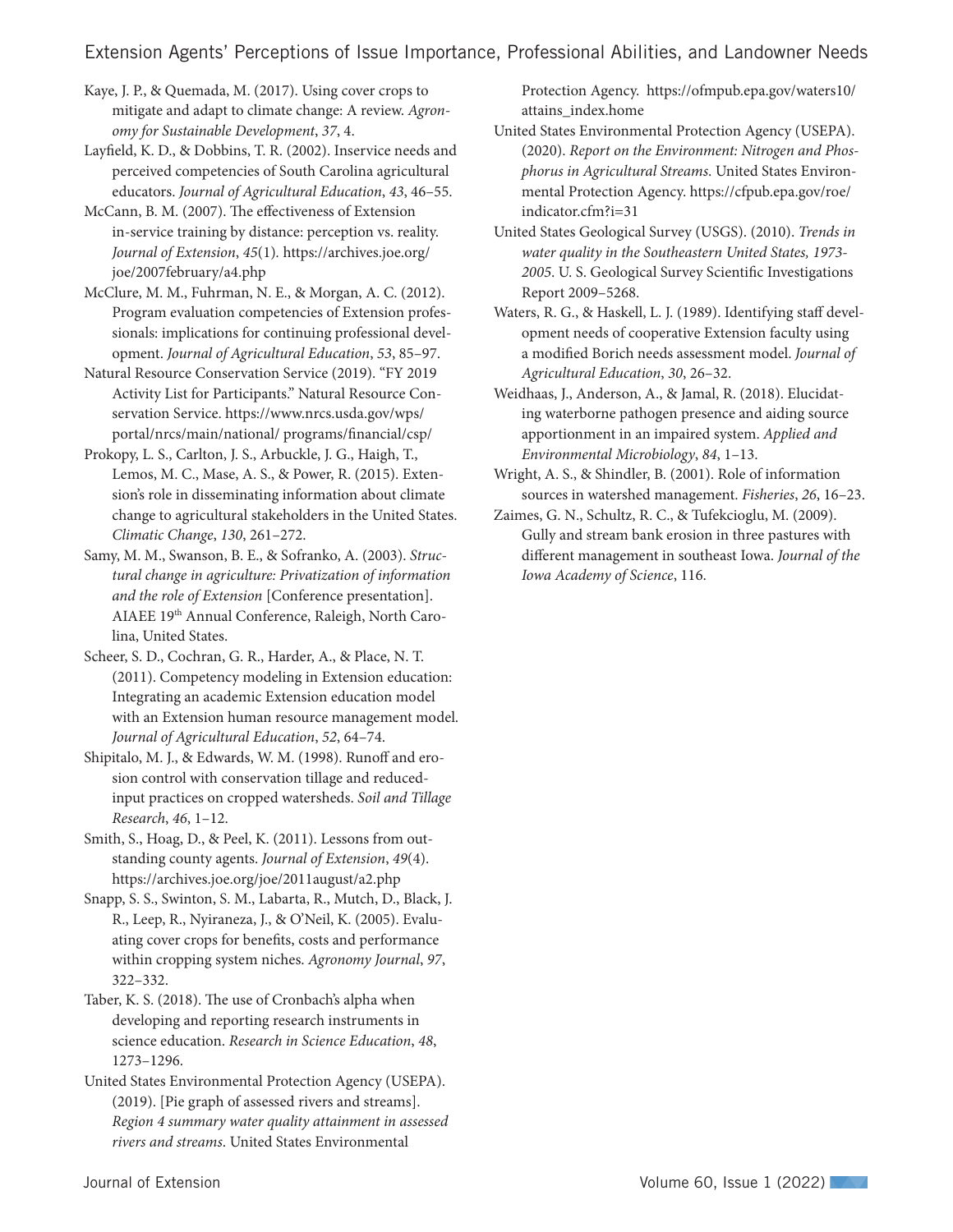# APPENDIX: WATER RESOURCE CONSERVATION SURVEY

#### Q1 Consent

We are conducting a research project at Mississippi State University titled "Water Resource Conservation Survey of Extension Agents" (Protocol ID: IRB-19-229). This survey is part of the project and will help us determine competencies and training opportunities for Extension agents on topics relating to water resources on agricultural lands.

We would like to invite you to voluntarily participate in our research project. If you choose to participate, you will be asked to complete a survey that will take approximately 8 minutes of your time.

Your refusal to participate will involve no penalty or loss of benefits to which you are otherwise entitled. You may discontinue your participation at any time without penalty or loss of benefits. Answers to the survey are anonymous and no identifiable information is recorded. You are free to exit the survey at any time. If you decide to participate in the survey, your participation includes your consent. Please print this page for your records.

By clicking yes below, you agree that you have read the above information and wish to participate in the following survey. If you click no, the survey will not begin. Click on the arrow in the bottom right corner to submit your answer.

- ☐ **Yes,** I will participate. (1)
- ☐ **No,** I do not wish to participate. (2)

### Q2 **Over the course of a full calendar year, how much time do you dedicate to the following areas of responsibility?** Use your best estimate. Please total your choices to 100%.

- Plants (e.g., crop production, nematology, pest management, plant breeding, plant health) (1)
- \_\_\_\_\_\_\_ **Environment** (e.g., ecosystems, invasive pests, climate change) (2)
- \_\_\_\_\_\_\_ **Natural Resources** (e.g., air, forests, grasslands, soil, water) (3)
- \_\_\_\_\_\_\_ **Farming and Ranching** (e.g., agriculture technology, farmer education, organic agriculture, small/family farms) (4)
- \_\_\_\_\_\_\_ **Animals** (e.g., breeding, health, production, aquaculture) (5)
- **Food Science** (e.g., food quality, food safety) (6)
- \_\_\_\_\_\_\_ **Health** (e.g., nutrition, wellness, obesity) (7)
- \_\_\_\_\_\_\_ **4-H and Youth Development** (8)
- **Other** (please specify) (9)

#### Q3 **In the last year, how often have you shared information with landowners about the following issues?**

|                                                                              | Never $(1)$ | Rarely (2) | Sometimes (3) | Often $(4)$ | Very Often (5)  |
|------------------------------------------------------------------------------|-------------|------------|---------------|-------------|-----------------|
| Soil loss from agricultural fields (1)                                       | O           | O          | O             | O           | О               |
| No-tillage or reduced tillage (2)                                            | O           | O          | $\bigcirc$    | O           | О               |
| Cover crops (3)                                                              | O           | O          | $\bigcirc$    | O           | О               |
| Fertilizer application (including rate, type, placement,<br>or timing) $(4)$ | $\bigcirc$  | $\circ$    | ∩             | Ω           | Ο               |
| Reducing use of fertilizers (5)                                              | $\circ$     | $\circ$    | $\bigcirc$    | O           | Ω               |
| Soil erosion (6)                                                             | O           | O          | O             | O           | O               |
| Nutrient management (7)                                                      | O           | $\circ$    | O             | O           | $\left(\right)$ |
| Reducing use of agricultural chemicals (8)                                   | O           | $\circ$    | ∩             | O           | $\left(\right)$ |
| Pathogen pollution (disease/bacteria) in waterways (9)                       | O           | $\circ$    | ∩             | Ω           | ∩               |
| Water quality in streams or ponds (10)                                       | O           | $\circ$    | ∩             | Ω           | ∩               |
| Water conservation (11)                                                      | ∩           | ∩          |               |             | ∩               |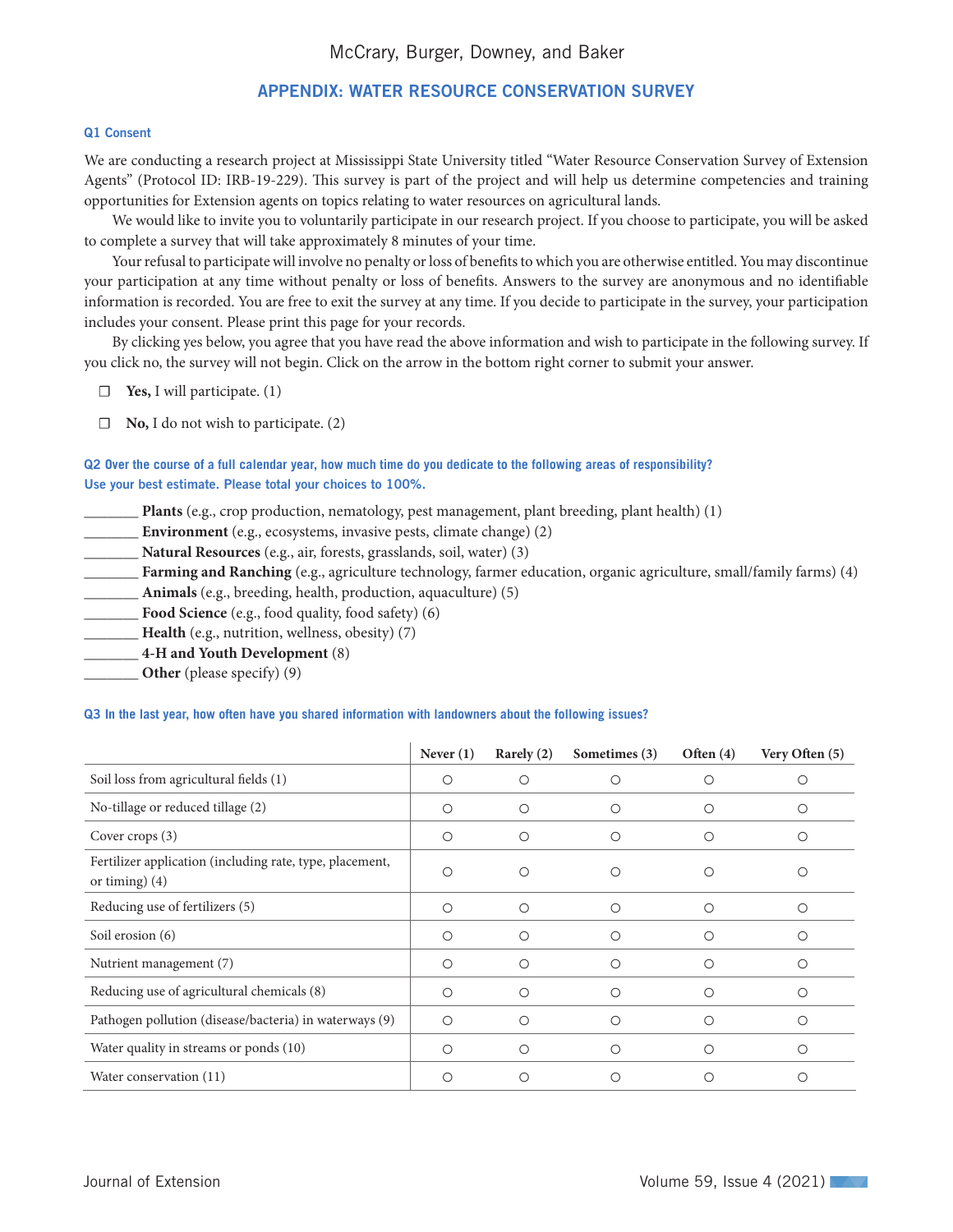# Extension Agents' Perceptions of Issue Importance, Professional Abilities, and Landowner Needs

# Q4 **In your opinion, how important are the following issues?**

|                                                                            | Not at all<br>important $(1)$ | Slightly<br>important $(2)$ | Moderately<br>important $(3)$ | <b>Very</b><br>important $(4)$ | Extremely<br>important $(5)$ |
|----------------------------------------------------------------------------|-------------------------------|-----------------------------|-------------------------------|--------------------------------|------------------------------|
| Soil loss from agricultural fields (1)                                     | O                             | Ω                           | Ο                             | Ο                              |                              |
| No-tillage or reduced tillage (2)                                          | $\circ$                       | Ω                           | Ω                             | O                              |                              |
| Cover crops (3)                                                            | $\circ$                       | O                           | $\circ$                       | O                              |                              |
| Fertilizer application (including rate, type,<br>placement, or timing) (4) | $\bigcirc$                    | ∩                           | $\circ$                       | O                              |                              |
| Reducing use of fertilizers (5)                                            | $\circ$                       | $\circ$                     | $\circ$                       | $\circ$                        | $\bigcirc$                   |
| Soil erosion (6)                                                           | O                             | ∩                           | $\circ$                       | Ο                              | Ω                            |
| Nutrient management (7)                                                    | $\circ$                       | $\circ$                     | $\circ$                       | О                              | О                            |
| Pathogen (disease/bacteria) pollution in<br>waterways $(8)$                | O                             | ∩                           | $\circ$                       | ∩                              |                              |
| Reducing use of agricultural chemicals (9)                                 | $\circ$                       | ◯                           | $\circ$                       | Ω                              |                              |
| Water quality in streams or ponds (10)                                     | $\circ$                       | $\bigcirc$                  | $\circ$                       | O                              |                              |
| Water conservation (11)                                                    | Ο                             |                             | O                             | ( )                            |                              |

#### Q5 **Please rate your ability to educate landowners on the following issues.**

|                                                                            | Below average (1) | Slightly below<br>average (2) | Average $(3)$ | Slightly above<br>average (4) | Above average<br>(5) |
|----------------------------------------------------------------------------|-------------------|-------------------------------|---------------|-------------------------------|----------------------|
| Soil loss from agricultural fields (1)                                     | Ο                 |                               | ∩             |                               | $\circ$              |
| No-tillage or reduced tillage (2)                                          | Ο                 | Ω                             | $\bigcirc$    | $\circ$                       | $\bigcirc$           |
| Cover crops (3)                                                            | O                 | Ω                             | O             | Ω                             | O                    |
| Fertilizer application (including rate, type,<br>placement, or timing) (4) |                   | ∩                             |               |                               | ∩                    |
| Reducing use of fertilizers (5)                                            | О                 | $\circ$                       | O             | O                             | O                    |
| Soil erosion (6)                                                           | $\bigcirc$        | ∩                             | ∩             | ∩                             | ∩                    |
| Nutrient management (7)                                                    | О                 | O                             | $\circ$       | $\bigcirc$                    | $\circ$              |
| Pathogen (disease/bacteria) pollution in<br>waterways (8)                  | Ω                 | ∩                             | ∩             |                               | ∩                    |
| Reducing use of agricultural chemicals (9)                                 | О                 | $\circ$                       | $\circ$       | O                             | $\circ$              |
| Water quality in streams or ponds (10)                                     | $\circ$           | $\bigcirc$                    | $\bigcirc$    | $\circ$                       | $\bigcirc$           |
| Water conservation (11)                                                    | О                 | ∩                             | О             | O                             | Ω                    |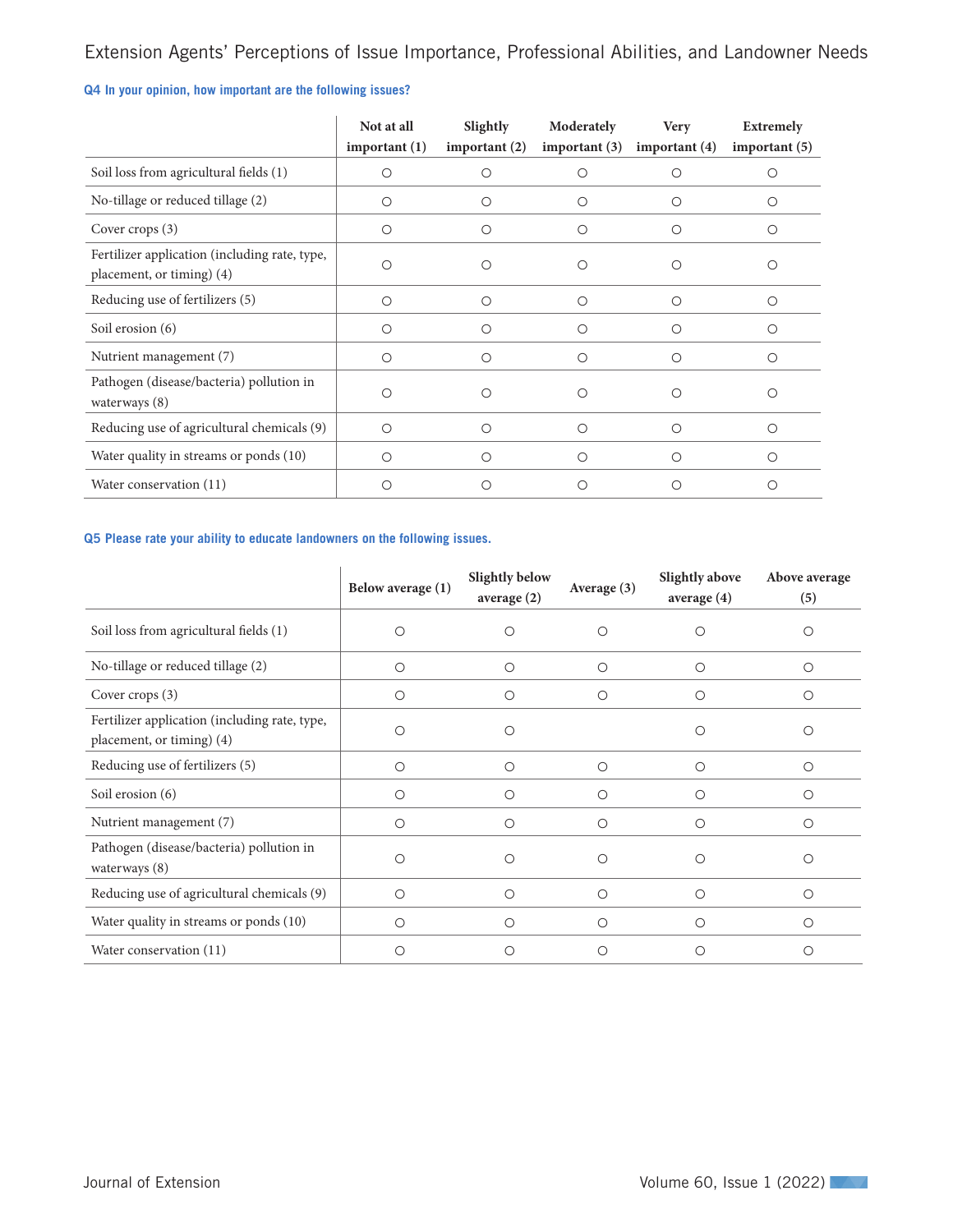# McCrary, Burger, Downey, and Baker

#### Q6 **Where do you look for supplemental information about land management issues?** Please select all that apply.

- ☐ Extension Service resources such as agents, specialists, publications, and/or websites (1)
- ☐ USDA Natural Resource Conservation Service personnel, publications, and/or websites (2)

\_\_\_\_\_\_\_\_\_\_\_\_\_\_\_\_\_\_\_\_\_\_\_\_\_\_\_\_\_\_\_\_\_\_\_\_\_\_\_\_\_\_\_\_\_\_\_\_\_\_\_\_\_\_\_\_\_\_\_\_\_\_\_\_\_\_\_\_\_\_\_\_\_\_\_\_\_\_\_\_\_\_\_\_

\_\_\_\_\_\_\_\_\_\_\_\_\_\_\_\_\_\_\_\_\_\_\_\_\_\_\_\_\_\_\_\_\_\_\_\_\_\_\_\_\_\_\_\_\_\_\_\_\_\_\_\_\_\_\_\_\_\_\_\_\_\_\_\_\_\_\_\_\_\_\_\_\_\_\_\_\_\_\_\_\_\_\_\_

- ☐ USDA Farm Service Agency personnel, publications, and/or websites (3)
- ☐ USDA Forest Service personnel, publications, and/or websites (4)
- ☐ US Fish and Wildlife Service personnel, publications, and/or websites (5)

☐State natural resource agency personnel, publications, and/or websites (6)

 $\Box$  Other (Please specify): (7)  $\_\_\_\_\_\_\_\_\_\_\_\_\_\_\_\_\_\_$ 

Q7 **In which state do you work for the Extension Service?**

Q8 **Which option best describes your scope of responsibility for delivering educational programs?**

- ☐ County/Parrish (1)
- □ Regional (2)
- □ Statewide (3)
- $\Box$  I do not deliver educational programs (4)

Q9 **How many counties do you serve?**

#### Q10 **How many years have you been an employee of the Cooperative Extension Service?**

- $\Box$  Less than 1 year (1)
- $\Box$  1–2 years (2)
- $\Box$  3–4 years (3)
- $\Box$  5–6 years (4)
- $\Box$  7–8 years (5)
- $\Box$  9–10 years (6)
- $\Box$  More than 10 years (7)

#### Q11 **Which category best represents your highest level of education?**

- ☐ Bachelor's degree (1)
- ☐ Some graduate education, but no Master's degree (5)
- □ Master's degree (2)
- □ Doctoral degree (3)
- ☐ Other (Please specify) (4) \_\_\_\_\_\_\_\_\_\_\_\_\_\_\_\_\_\_\_\_\_\_\_\_\_\_\_\_\_\_\_\_\_\_\_\_\_\_\_\_\_\_\_\_\_\_\_\_